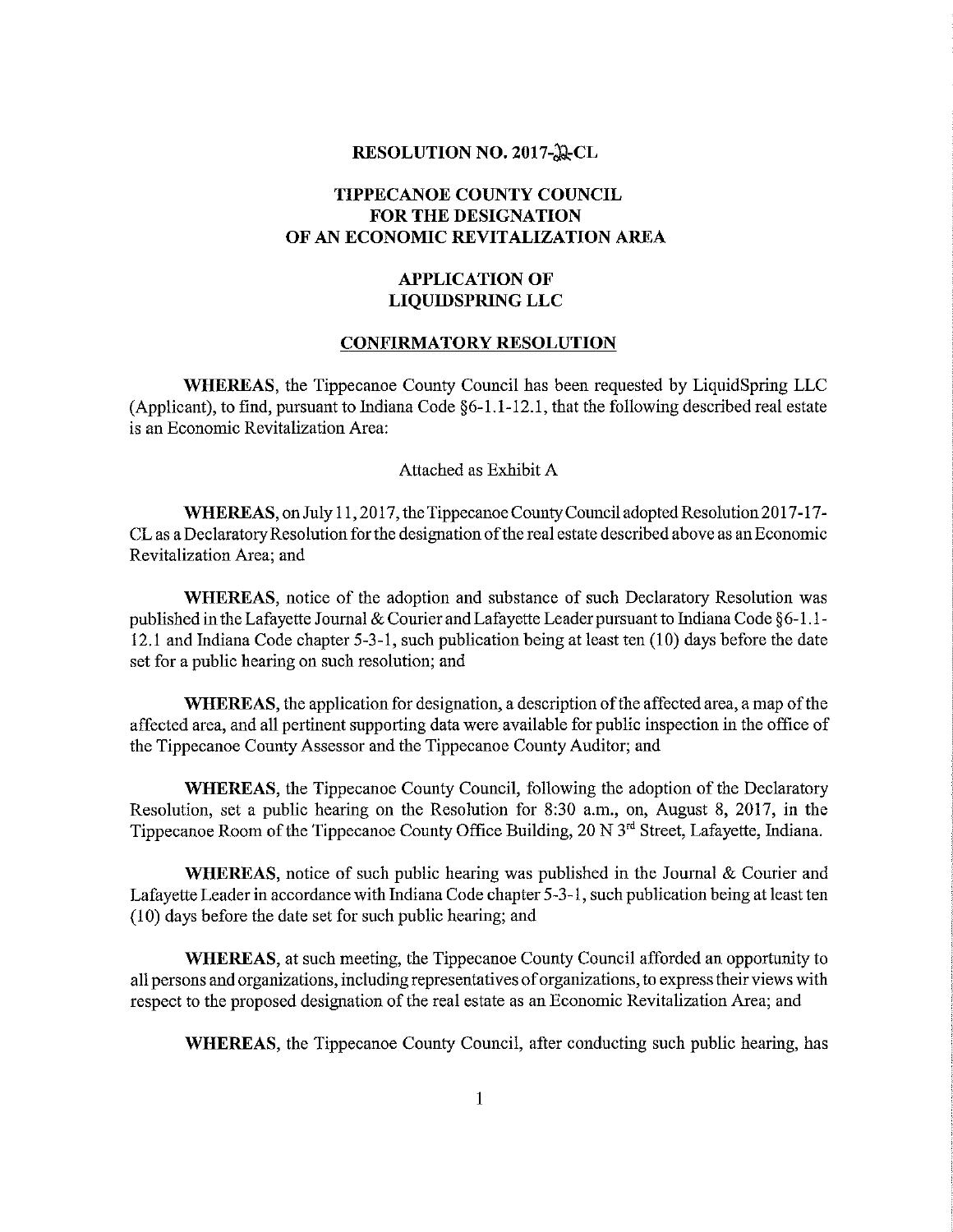given careful consideration to all comments and views expressed and any evidence presented regarding the designation of such real estate as an Economic Revitalization Area.

NOW, THEREFORE, BE IT RESOLVED, that after conducting such public hearing, the Tippecanoe County Council confirms certain findings made in the Declaratory Resolution for designation ofthe real estate described above as an Economic Revitalization Area, and makes certain finther findings concerning the period during which the owners of property within the designated area shall be entitled to certain deductions, as follows:

1. The property described in Exhibit A is located within the jurisdiction of Tippecanoe County for purposes of Indiana Code §6-l.i-12.l.

2. This County Council has determined, based on information provided by the Applicant, that the property has become and remains an area undesirable for, or impossible of, normal development and occupancy because of <sup>a</sup> cessation of growth, deterioration of improvements, age, obsolescence, and other factors which have impaired values and prevented <sup>a</sup> normal development of the property.

3. The Applicant, has under consideration the redevelopment and rehabilitation ofthe real property described in Exhibit A.

4. The proposed projects, through the generation of jobs, will promote normal development and occupancy.

5. The information set forth in the application filed by the Applicant establishes that the subject property complies with the general standards for designation of an Economic Revitalization pursuant to Indiana Code  $\S6-1.1-12.1-2$  within the jurisdiction of the Council.

6. The acquisition ofthe property, the redevelopment or rehabilitation thereof, and the installation of manufacturing equipment to be used therein, and the improvements to be constructed on the property, would benefit and enhance the welfare of all citizens and taxpayers of Tippecanoe County, and specifically:

- (l) The estimate of the value of the redevelopment or rehabilitation is reasonable for projects of that nature.
- (2) The estimate of the number of individuals who will be employed or whose employment will be retained can be reasonably expected to result from the proposed described redevelopment and rehabilitation.
- (3) The estimate of the annual salaries of those individuals who will be employed or whose employment will be retained can be reasonably expected to result from the proposed described redevelopment or rehabilitation.
- (4) The number of individual opportunities for employment, both temporary and permanent, and the compensation to be paid to employees, along with the value of the acquisition and construction of improvements, create benefits of the type and quality anticipated by the County Council within the economic revitalization area and can reasonably be expected to result from the proposed described redevelopment or rehabilitation.
- (5) The totality of benefits is sufficient to justify the deductions.
- (6) The estimate of the costof the new manufacturing equipment, new research and development equipment, new logistical distribution equipment, or new information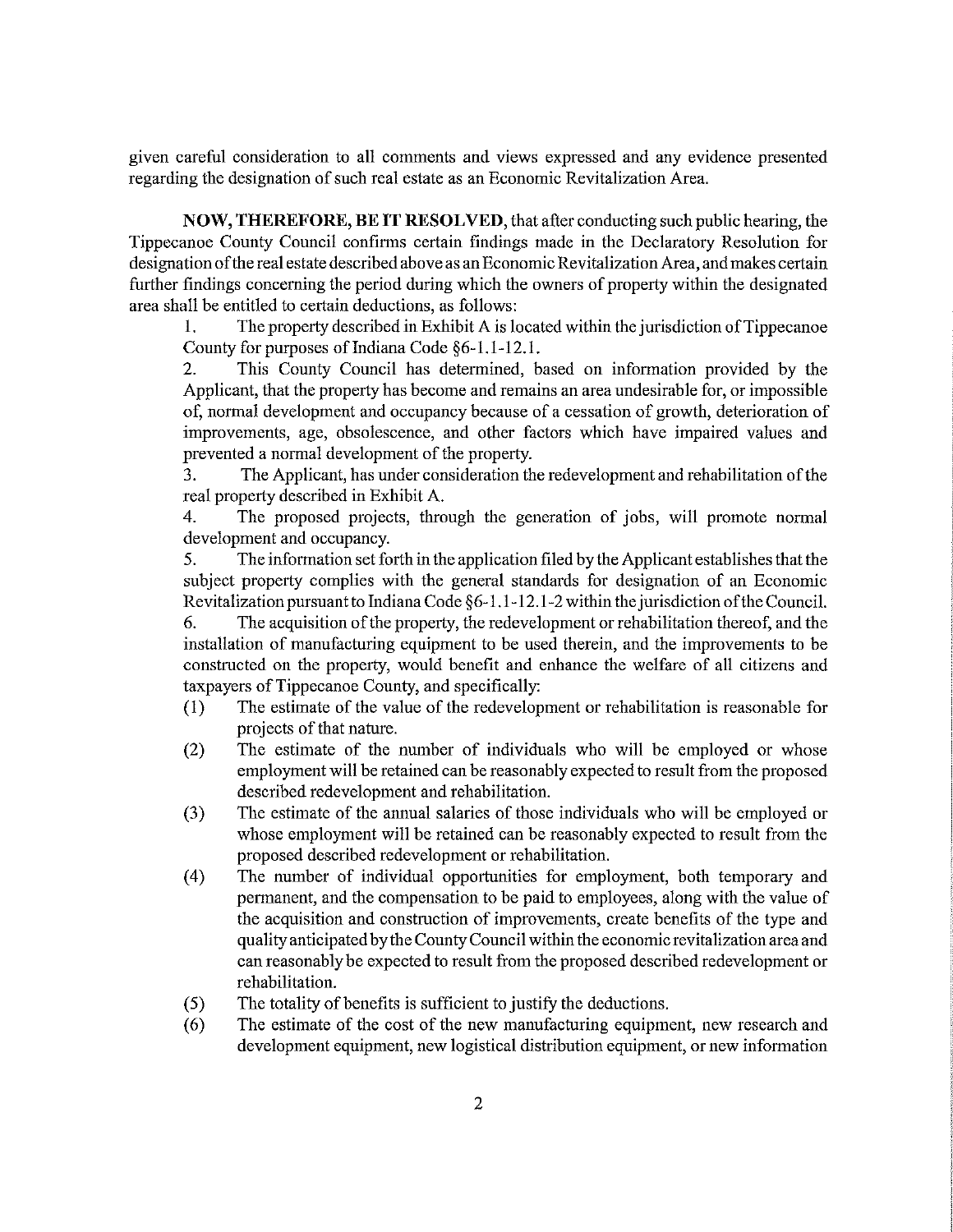technology equipment is reasonable for equipment of that type.

- (7) The estimate of the number of individuals who will be employed or whose employment will be retained can be reasonably expected to result from the installation of the new manufacturing equipment, new research and development equipment, new logistical distribution equipment, or new information technology equipment.
- (8) The estimate of the annual salaries of those individuals who will be employed or whose employment will be retained can be reasonably expected to result from the proposed installation of new manufacturing equipment, new research and development equipment, new logistical distribution equipment, or new information technology equipment.
- (9) The other benefits about which information was requested, including the number of individual opportunities for employment, both temporary and permanent, and the compensation to be paid to employees, are benefits ofthe type and quality anticipated by the County Council within the economic revitalization area, and are benefits that can be reasonably expected to result from the proposed installation of new manufacturing equipment, new research and development equipment, new logistical distribution equipment, or new information technology equipment.

7. The designation of the subject property as an Economic Revitalization Area will assist in the inducement of <sup>a</sup> project which will provide employment opportunities to residents of Tippecanoe County and will provide long-term benefits to the tax base of Tippecanoe County.

8. No written remonstrance has been filed with the County Council either prior to or during the above-referenced public hearing on the subject application for designation.

9. Because the economic revitalization area is located within an allocation area, on July 17, 2017, the Tippecanoe County Board of Commissioners adopted Resolution 2017— 19-CM approving Applicant's Statement of Benefits as required under IC 6-1.1-12.1-2(k).

10. Applicant should be entitled to the deductions provided by Indiana Code  $\S6-1.1-12.1-$ 4.5 with respect to persona<sup>l</sup> property for <sup>a</sup> period of seven (7) years according to the schedule set forth below.

NOW, THEREFORE, BE IT ALSO RESOLVED by the County Council ofTippecanoe County, Indiana, that the property herein above described should be and is hereby declared to be an Economic Revitalization Area as that term is defined in Indiana Code sections 6-1 .1—12.l—1 through  $6-1.1-12.1-6$  from the date that an application is filed by the owner of real estate or new manufacturing equipment located within such area requesting a deduction for assessed value pursuant to either Indiana Code §6-1.1-12.1-5 or 6-1.1-12.1-5.5 through and including December 31, 2025.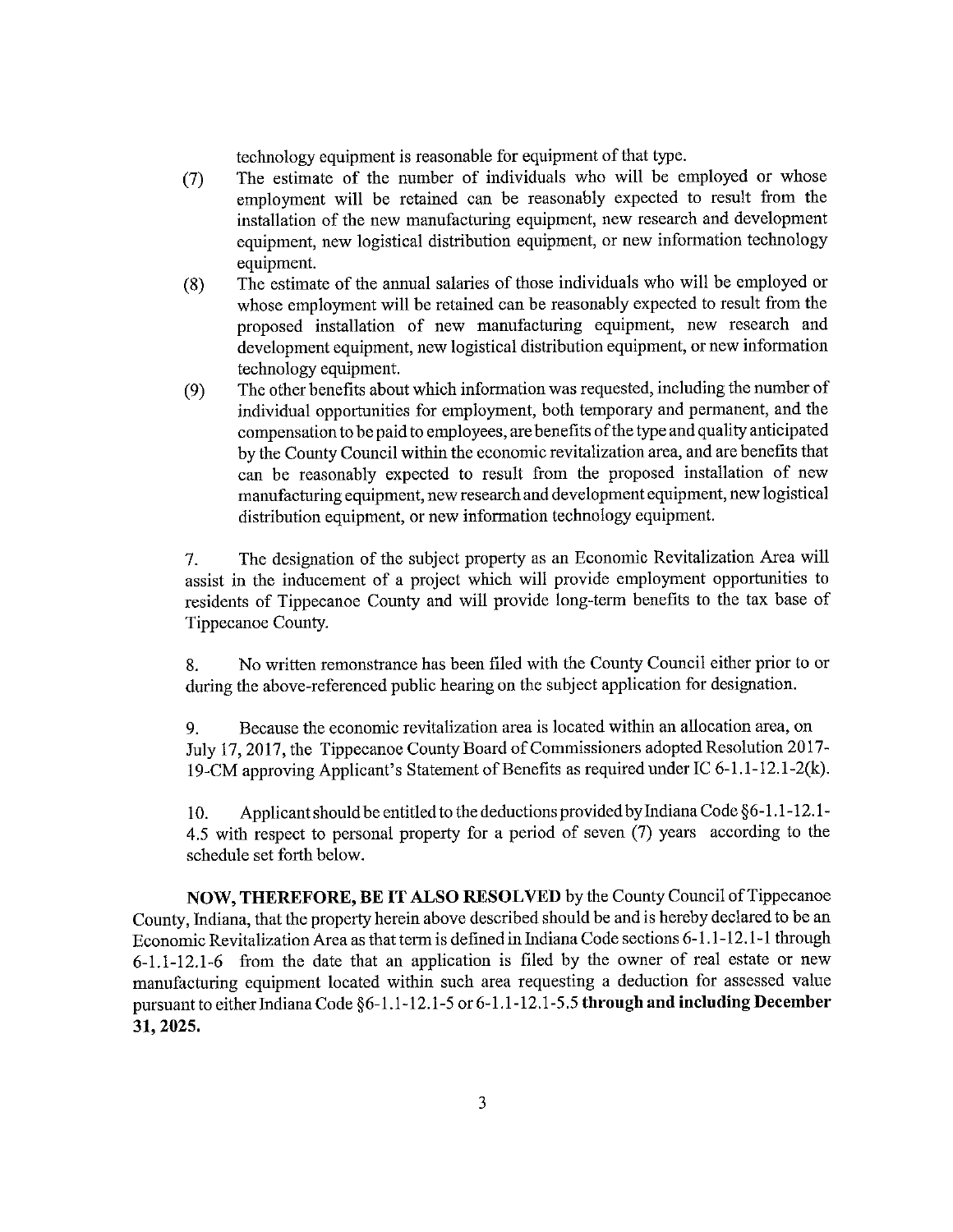BE IT ALSO RESOLVED, that pursuant to Indiana Code §6-1.1-12.1-4.5, Applicant shall be entitled to the deductions provided by Indiana Code §6—1.l-12.l—4.5 with respect to persona<sup>l</sup> property in accordance with the following schedule

| YEAR 1            | 100%  |  |
|-------------------|-------|--|
| YEAR 2            | 85.7% |  |
| YEAR 3            | 71.4% |  |
| YEAR 4            | 57.1% |  |
| YEAR 5            | 42.8% |  |
| YEAR 6            | 28.5% |  |
| YEAR <sub>7</sub> | 14.2% |  |
|                   |       |  |

BE IT ALSO RESOLVED, that if any part, parts, clause or portion of this Resolution shall be adjudged invalid or unconstitutional, such invalidity or unconstitutionality shall not effect the validity or unconstitutionality of this Resolution as <sup>a</sup> Whole or any other part, clause or portion of the Resolution.

BE IT FINALLY RESOLVED, that by adoption of this Resolution, the Tippecanoe County Council does confirm its Declaratory Resolution approved on July 17, 2017, which designates the real estate described above as an Economic Revitalization Area.

Presented to the County Council of Tippecanoe County, Indiana, and adopted this 8th day of August, 2017.

TIPPECANOE COUNTY COUNCIL Jóhn R. Basham II, President Filtelys ice President Nillianne David R. Williams

Vicki L. Burch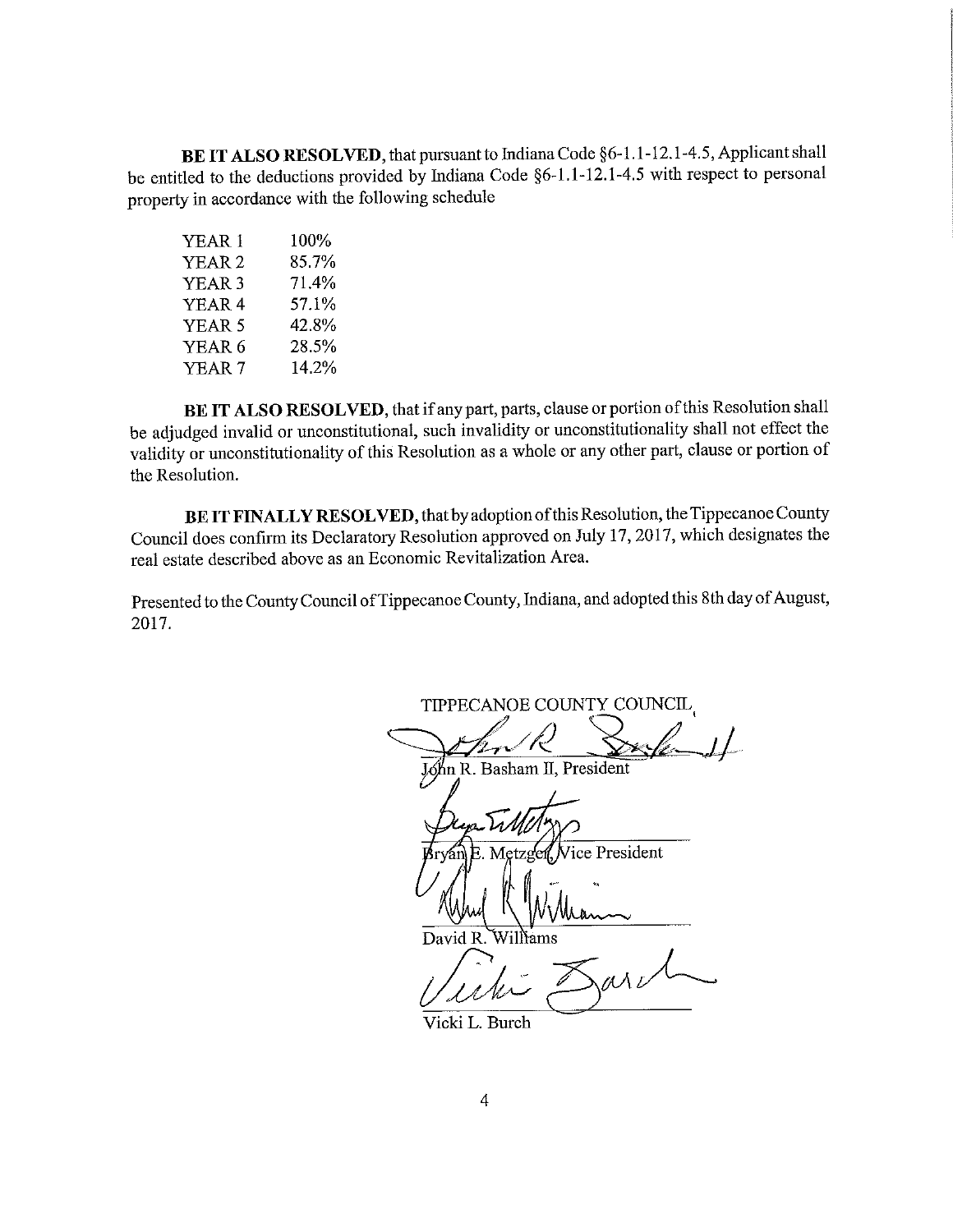Maland  $\frac{1}{k}$ Underwood

Kathy Vernon

Roland K. Winger

ATTEST:

rbr. Robert Plantenga, Tippecanoe County Auditor